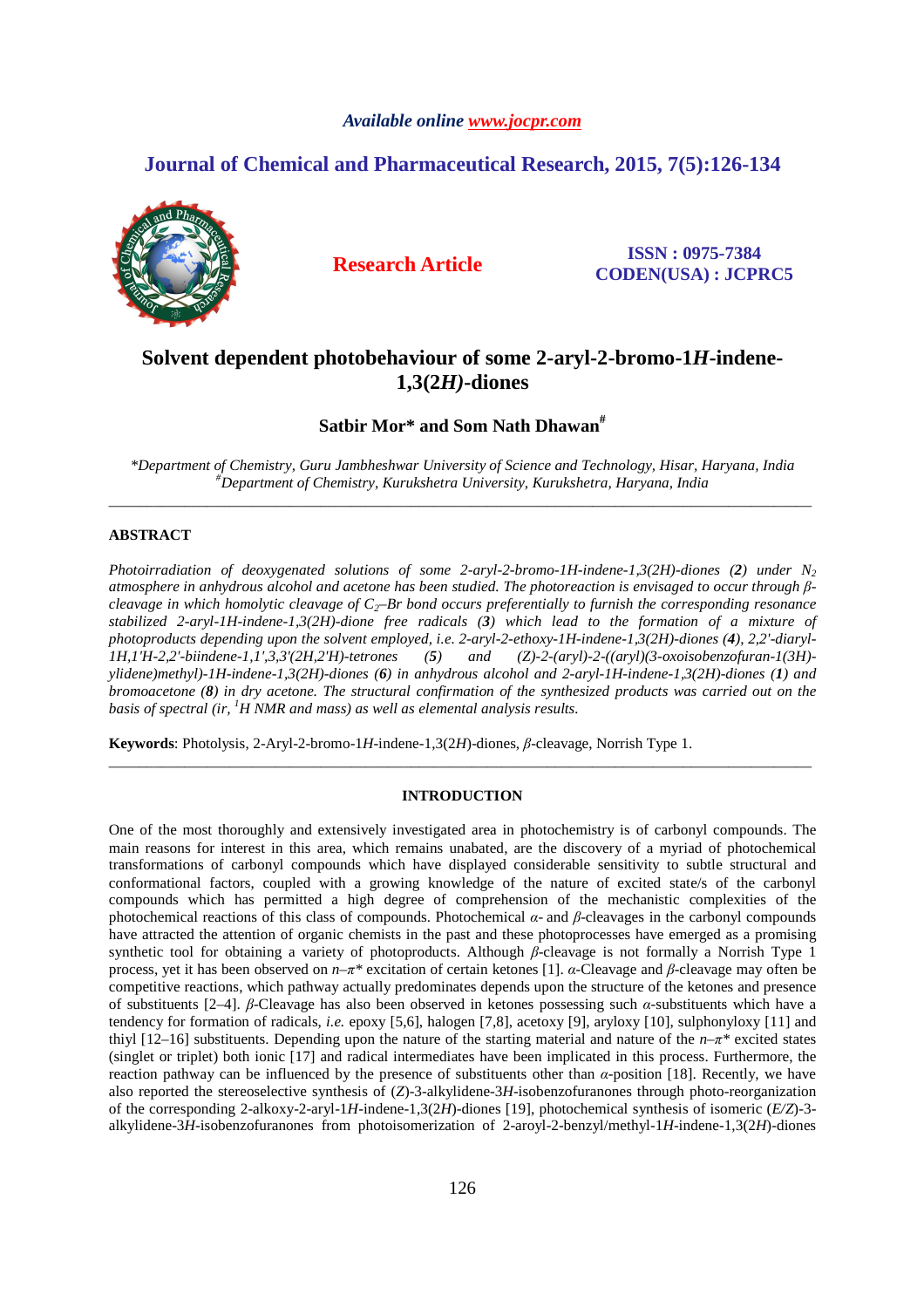[20] and phototransformation of some *N*-(2-hydroxy-1,3-dioxo-2,3-dihydro-1*H*-inden-2-yl)aryl/heterylamides [21] in excellent yields. In continuation of these studies and in order to examine the effect of bromo as polar substituent present at  $C_2$ –position, herein, we report the photochemistry of some 2-aryl-2-bromo-1*H*-indene-1,3(2*H*)-diones (2) that resulted in the formation of different photoproducts, *i.e.* 2-aryl-2-ethoxy-1*H*-indene-1,3(2*H*)-diones (**4**), 2,2' diaryl-1*H*,1'*H*-2,2'-biindene-1,1',3,3'(2*H*,2'*H*)-tetrones (**5**) and (*Z*)-2-(aryl)-2-((aryl)(3-oxoisobenzofuran-1(3*H*) ylidene)methyl)-1*H*-indene-1,3(2*H*)-diones (**6**) in anhydrous alcohol and 2-aryl-1*H*-indene-1,3(2*H*)-diones (**1**) and bromoacetone (**8**) in dry acetone in varying yields.

*\_\_\_\_\_\_\_\_\_\_\_\_\_\_\_\_\_\_\_\_\_\_\_\_\_\_\_\_\_\_\_\_\_\_\_\_\_\_\_\_\_\_\_\_\_\_\_\_\_\_\_\_\_\_\_\_\_\_\_\_\_\_\_\_\_\_\_\_\_\_\_\_\_\_\_\_\_\_*

## **EXPERIMENTAL SECTION**

Melting points (<sup>o</sup>C) were observed in open capillaries and are uncorrected. The purity of synthesized compounds was tested using precoated TLC plates (SIL G/UV254, ALUGRAM) and visualization was achieved via UV or by iodine adsorption. IR spectra were scanned in Nujol on Perkin–Elmer 842 IR spectrophotometer and absorption frequencies (*v*) are stated in cm<sup>-1</sup>. <sup>1</sup>H NMR spectra were recorded in CDCl<sub>3</sub> using tetramethylsilane (TMS) as an internal standard on 200 MHz Bruker AM-200 spectrometer and 90 MHz Perkin Elmer spectrometer. The chemical shift values (δ) are expressed in parts per million (ppm). Coupling constants (J) were measured in Hz. Mass spectra were recorded at 70 eV using a VG-70S instrument. The value given in the parentheses represents relative intensities corresponding to the base peak taken as 100. Elemental analysis results for C and H were found within  $\pm 0.4\%$  of the theoretical values. Silica gel (100–200 mesh) was used for column chromatography. The columns were packed with silica gel in hexane and left overnight before separation. Solvents were dried using standard literature procedures.

**General procedure for the synthesis of 2-aryl-1***H***-indene-1,3(2***H***)-diones (1).** The 2-aryl-1*H*-indene-1,3(2*H*) diones (1) needed for the purpose were prepared by condensation of phthalide with an appropriate 4-substituted benzaldehyde in the presence of sodium alkoxide and an ester in high yields according to the procedure as described in the literature [22].

**General procedure for the synthesis of 2-aryl-2-bromo-1***H***-indene-1,3(2***H***)-diones (2).** The 2-aryl-2-bromo-1*H*indene-1,3(2*H*)-diones (**2**) were obtained by bromination of the corresponding 2-aryl-1*H*-indene-1,3(2*H*)-diones (**1**) with  $Br_2/CHCl_3$  according to the procedure described in literature [22].

**General procedure for the photolysis of 2-aryl-2-bromo-1***H***-indene-1,3(2***H***)-dione**s **(2) in ethanol.** A solution of 2-aryl-2-bromo-1*H*-indene-1,3(2*H*)-dione (**2,** 700 mg) in anhydrous ethanol (80 mL) was deoxygenated by bubbling oxygen-free dry nitrogen gas for 20 min. The solution was then irradiated with a 450 W Hanovia mercury vapor lamp in a pyrex reactor under nitrogen atmosphere. The reaction progress was monitored by tlc (benzene: ethylacetate (19:1, v/v) on aliquots withdrawn from the reaction mixture at different intervals of time. During the course of the irradiation (after  $\sim$ 3 h of irradiation), a light yellow solid started separating out of the photolysate. After 5 h of irradiation, tlc showed complete disappearance of the starting compound (**2**). At the end of the photolysis, the solid that deposited during the course of irradiation was filtered which upon crystallization from benzene-ethanol mixture yielded **6** as light yellow crystals. The solvent was distilled off from the mother liquor left after the removal of **6** and the resulting viscous photolysate was chromatographed over a column of silica gel (25 g, packed in hexane). The column was then eluted initially with hexane followed by benzene: hexane (1:1, v/v) which afforded firstly **4**, followed by subsequent elution with benzene provided **5** and **6** in varying yields.

**2-Ethoxy-2-phenyl-1***H***-indene-1,3(2***H***)-dione (4a).** This compound was obtained as light yellow oily liquid, 9.4% yield; IR (nujol): 1742 and 1712 (>C=O stretch, 1*H*-indene-1,3(2*H*)-dione) cm<sup>-1</sup>; <sup>1</sup>H NMR (deuteriochloroform): δ 1.17 (t, J = 7.0 Hz, 3H, ethoxy-CH3), 3.55 (q, J = 7.0 Hz, 2H, ethoxy-CH2), 7.10–7.40 (m, 5H, 2'-H, 3'-H, 4'-H, 5'-H and 6'-H), 7.80–8.10 (m, 4H, 4-H, 5-H, 6-H and 7-H); ms: (70 eV, electron impact) m/z 267 (M<sup>+</sup>+1, 10.8), 266 (M<sup>+</sup>, 54.0), 238 (23.5), 221 (14.0), 210 (34.0), 209 (100), 162 (13.6), 77 (16.4), 76 (10.6). *Anal*. Calcd. for C<sub>17</sub>H<sub>14</sub>O<sub>3</sub>: C, 76.68; H, 5.30. Found: C, 76.75; H, 5.19.

**2-Ethoxy-2-***p***-tolyl-1***H***-indene-1,3(2***H***)-dione (4b).** This compound was obtained as light yellow oily liquid, 34% yield; IR (nujol): 1740 and 1710 (>C=O stretch, 1*H*-indene-1,3(2*H*)-dione) cm<sup>-1</sup>; <sup>1</sup>H NMR (deuteriochloroform): δ 1.20 (t, J = 7.0 Hz, 3H, ethoxy-CH<sub>3</sub>), 2.25 (s, 3H, 4'-CH<sub>3</sub>), 3.55 (q, J = 7.0 Hz, 2H, ethoxy-CH<sub>2</sub>), 7.00 (d, 2H, J = 8.0 Hz, 3'-H and 5'-H), 7.25 (d, 2H, J = 8.0 Hz, 2'-H and 6'-H), 7.60–8.00 (m, 4H, 4-H, 5-H, 6-H and 7-H); ms: (70 eV,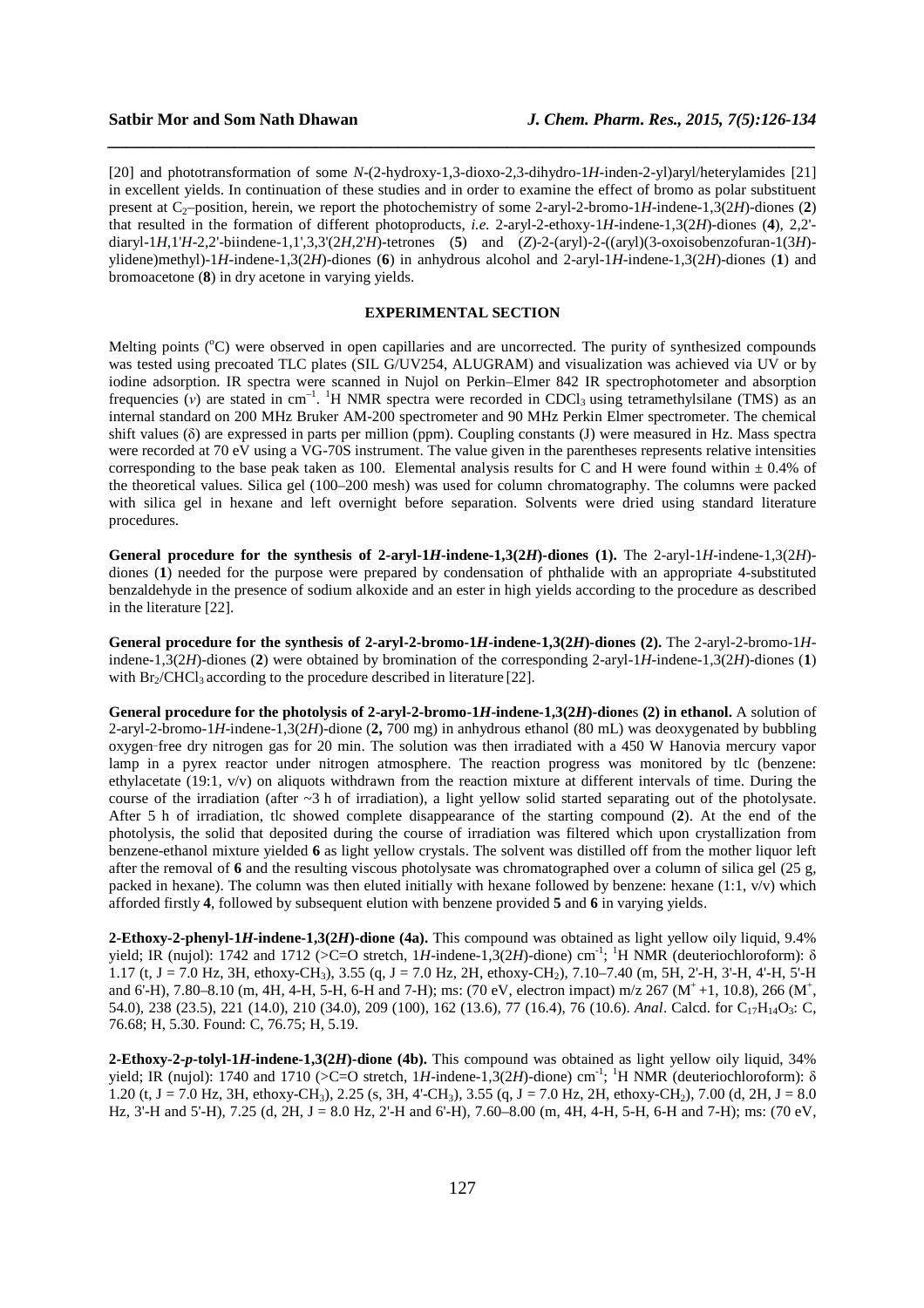electron impact) m/z 281 (M<sup>+</sup> +1, 13.2), 280 (M<sup>+</sup>, 78.4), 252 (16.5), 236 (7.0), 224 (17.4), 223 (100), 236 (16.2), 92 (21.5), 77 (18.4), 76 (11.6). *Anal*. Calcd. for C<sub>18</sub>H<sub>16</sub>O<sub>3</sub>: C, 77.12; H, 5.75. Found: C, 77.37; H, 5.41.

*\_\_\_\_\_\_\_\_\_\_\_\_\_\_\_\_\_\_\_\_\_\_\_\_\_\_\_\_\_\_\_\_\_\_\_\_\_\_\_\_\_\_\_\_\_\_\_\_\_\_\_\_\_\_\_\_\_\_\_\_\_\_\_\_\_\_\_\_\_\_\_\_\_\_\_\_\_\_*

**2-Ethoxy-2-(4-methoxyphenyl)-1***H***-indene-1,3(2***H***)-dione (4c).** This compound was obtained as yellow crystalline solid, 63% yield, mp 97–98 °C (lit [19] mp 97–98 °C); IR (nujol): 1741 and 1709 ( $>$ C=O stretch, 1*H*-indene-1,3(2*H*)-dione) cm-1; <sup>1</sup>H NMR (deuteriochloroform): δ 1.18 (t, J = 7.0 Hz, 3H, ethoxy-CH3), 3.55 (q, J = 7.0 Hz, 2H, ethoxy-CH<sub>2</sub>), 3.66 (s, 3H, 4'-OCH<sub>3</sub>), 6.77 (d, J = 8.5 Hz, 2H, 3'-H and 5'-H), 7.32 (d, 2H, J = 8.5 Hz, 2'-H and 6'-H), 7.71–8.06 (m, 4H, 4-H, 5-H, 6-H and 7-H);ms: (70 eV, electron impact) m/z 297 (M<sup>+</sup>+1, 18.4), 296 (M<sup>+</sup>, 85.4), 268 (26.5), 240 (37.4), 239 (100), 181 (13.7), 168 (10.2), 152 (17.0), 135 (44.9), 107 (10.2), 104 (12.7), 92 (13.5), 77 (26.4), 76 (14.6).

**2-(4-Chlorophenyl)-2-ethoxy-1***H***-indene-1,3(2***H***)-dione (4d). This compound was obtained as light yellow oily** liquid, 7.2% yield; IR (nujol): 1745 and 1712 ( $>$ C=O stretch, 1*H*-indene-1,3(2*H*)-dione) cm<sup>-1</sup>; <sup>1</sup>H NMR (deuteriochloroform):  $\delta$  1.18 (t, J = 7.0 Hz, 3H, ethoxy-CH<sub>3</sub>), 3.55 (q, J = 7.0 Hz, 2H, ethoxy-CH<sub>2</sub>), 7.00 (d, 2H, J = 8.5 Hz, 3'-H and 5'-H), 7.35 (d, 2H, J = 8.5 Hz, 2'-H and 6'-H), 7.70–8.10 (m, 4H, 4-H, 5-H, 6-H and 7-H); ms: (70 eV, electron impact) m/z 302 (M<sup>+</sup> +2, 12.4), 301 (M<sup>+</sup> +1, 8.9), 300 (M<sup>+</sup>, 38.9), 272 (10.2), 256 (14.2), 244 (100.0), 112 (24.9), 92 (21.5), 77 (18.4), 76 (11.6). *Anal*. Calcd. for C17H13ClO3: C, 67.89; H, 4.36. Found: C, 67.37; H, 4.19.

**2,2'-Diphenyl-1***H***,1'***H***-2,2'-biindene-1,1',3,3'(2***H***,2'***H***)-tetrone (5a). This compound was obtained as white** crystalline solid, 9.2% yield, mp 208–210 °C (lit [23] mp 208–210 °C; lit [24] mp 213–214 °C); IR (nujol): 1740 and 1708 (>C=O stretch, 1*H*-indene-1,3(2*H*)-dione) cm<sup>-1</sup>; <sup>1</sup>H NMR (deuteriochloroform): δ 7.10–7.40 (m, 10H, 2"-H 3"-H, 4"-H, 5"-H, 6"-H, 2"'-H, 3"'-H, 4"'-H, 5"'-H and 6"'-H), 7.80–8.15 (m, 8H, 4-H, 5-H, 6-H, 7-H, 4'-H, 5'-H, 6'- H and 7'-H); ms: (70 eV, electron impact) m/z 443 (M<sup>+</sup> +1, 2.7), 442 (M<sup>+</sup>, 6.4), 222 (M<sup>+</sup>/2 +1, 100), 194 (10.0), 193 (11.2), 77 (12.6), 76 (17.2), 58 (9.4). *Anal*. Calcd. for C30H18O4: C, 81.44; H, 4.10. Found: C, 81.91; H, 3.71.

**2,2'-Di***p***-tolyl-1***H***,1'***H***-2,2'-biindene-1,1',3,3'(2***H***,2'***H***)-tetrone (5b).** This compound was obtained as white crystalline solid, 9.6% yield, mp 245–247 °C; IR (nujol): 1738 and 1705 (>C=O stretch, 1*H*-indene-1,3(2*H*)-dione) cm<sup>-1</sup>; <sup>1</sup>H NMR (deuteriochloroform):  $\delta$  2.25 (s, 6H, 4"-CH<sub>3</sub> and 4"'-CH<sub>3</sub>), 7.05 (s, 8H, 2"-H 3"-H, 5"-H, 6"-H, 2"-H 3"'-H, 5"'-H and 6"'-H), 7.55–7.95 (m, 8H, 4-H, 5-H, 6-H, 7-H, 4'-H, 5'-H, 6'-H and 7'-H); ms: (70 eV, electron impact) m/z 471 (M<sup>+</sup> +1, 3.0), 470 (M<sup>+</sup>, 6.9), 237 (21.9), 236 (M<sup>+</sup>/2 +1, 100), 208 (10.0), 207 (11.9), 193 (15.7), 179 (14.1), 178 (16.2), 165 (32.8), 77 (11.8), 76 (17.7), 58 (10.7). *Anal*. Calcd. for C<sub>32</sub>H<sub>22</sub>O<sub>4</sub>: C, 81.19; H, 4.71. Found: C, 81.44; H, 4.40.

**2,2'-***Bis***(4-methoxyphenyl)-1***H***,1'***H***-2,2'-biindene-1,1',3,3'(2***H***,2'***H***)-tetrone (5c).** This compound was obtained as white crystalline solid, 9.2% yield, mp 242–244 °C (lit [23] mp 246–247 °C; lit [25] mp 247–248 °C); IR (nujol): 1745 and 1720 (>C=O stretch, 1*H*-indene-1,3(2*H*)-dione) cm-1; <sup>1</sup>H NMR (deuteriochloroform): δ 3.70 (s, 6H, 4"- OCH<sub>3</sub> and 4"'-OCH<sub>3</sub>), 6.70 (d, 4H, J = 8.5 Hz, 3"-H, 5"-H, 3"'-H and 5"'-H), 7.05 (d, 4H, J = 8.5 Hz, 2"-H, 6"-H, 2"'-H and 6"'-H), 7.55–7.90 (m, 8H, 4-H, 5-H, 6-H, 7-H, 4'-H, 5'-H, 6'-H and 7'-H); ms: (70 eV, electron impact) m/z 503 (M<sup>+</sup> +1, 4.9), 502 (M<sup>+</sup>, 5.2), 253 (23.1), 252 (M<sup>+</sup>/2 +1, 100.0), 238 (21.6), 237 (60.5), 209 (13.2), 181 (23.6), 165 (16.0), 153 (15.2), 152 (31.2), 77 (14.4), 76 (34.2), 71 (17.7), 69 (10.7), 57 (16.7). *Anal*. Calcd. For C<sub>32</sub>H<sub>22</sub>O<sub>6</sub>: C, 76.48; H, 4.41 Found: C, 76.73; H, 4.25.

**2,2'-***Bis***(4-chlorophenyl)-1***H***,1'***H***-2,2'-biindene-1,1',3,3'(2***H***,2'***H***)-tetrone (5d).** This compound was obtained as light yellow crystalline solid, 9.4% yield, mp 225–227 °C (lit [26] mp 226–228 °C); IR (nujol): 1740 and 1712 (>C=O stretch, 1*H*-indene-1,3(2*H*)-dione) cm-1; <sup>1</sup>H NMR (deuteriochloroform): δ 6.95–7.35 (m, 8H, 2"-H 3"-H, 5"- H, 6"-H, 2"'-H, 3"'-H, 5"'-H and 6"'-H), 7.60–8.00 (m, 8H, 4-H, 5-H, 6-H, 7-H, 4'-H, 5'-H, 6'-H and 7'-H); ms: (70 eV, electron impact) m/z 512 (M<sup>+</sup> +2, 7.4), 511 (M<sup>+</sup> +1, 5.8), 510 (M<sup>+</sup>, 8.4), 257 (24.0), 256 (M<sup>+</sup>/2 +1, 100.0), 243 (23.5), 221 (21.7), 193 (37.5), 165 (55.5), 149 (29.7), 139 (18.4), 105 (10.7), 104 (25.7), 97 (19.0), 89 (24.9), 76 (34.2), 71 (34.4), 69 (28.1), 57 (49.4), 55 (34.9). *Anal*. Calcd. for C<sub>30</sub>H<sub>16</sub>Cl<sub>2</sub>O<sub>4</sub>: C, 70.46; H, 3.15 Found: C, 70.78; H, 3.38.

**(***Z***)-2-((3-oxoisobenzofuran-1(3***H***)-ylidene)(phenyl)methyl)-2-phenyl-1***H***-indene-1,3(2***H***)-dione (6a).** This compound was obtained as light yellow crystalline solid, 77.2% yield, mp 269–271 °C (lit [25] mp 270–271 °C); IR (nujol): 1785 (>C=O stretch, five-membered lactone), 1742 and 1708 (>C=O stretch, 1*H*-indene-1,3(2*H*)-dione), and 1650 ( $\geq$ C=C $\lt$  stretch) cm<sup>-1</sup>; <sup>1</sup>H NMR (deuteriochloroform):  $\delta$  6.17 (dd, 1H, J = 8.0 Hz and 2.5 Hz, 7<sup>'-</sup>H), 6.98 (dd, 2H, J = 8.0 Hz and 2.5 Hz, 5'-H, 6'-H), 7.05–7.45 (m, 10H, 2"-H 3"-H, 4"-H, 5"-H, 6"-H, 2"'-H, 3"'-H, 4"'-H,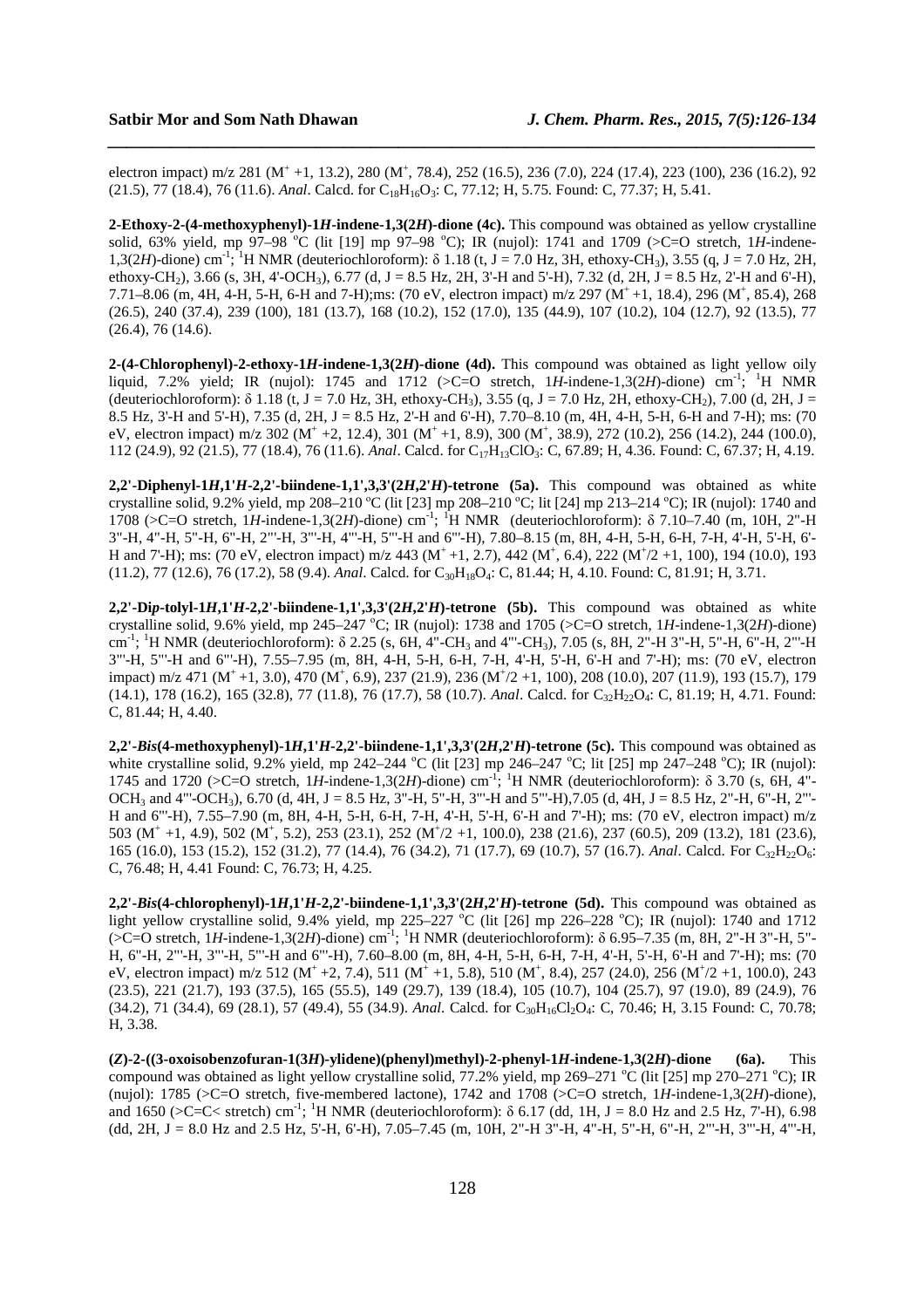5"'-H and 6"'-H), 7.60–8.10 (m, 5H, 4-H, 5-H, 6-H, 7-H and 4'-H); ms: (70 eV, electron impact) m/z 444 (M<sup>+</sup>+2, 9.2), 442 (M<sup>+</sup> , 100), 414 (10.4), 369 (10.7), 341 (10.2), 339 (17.5), 281 (10.3), 265 (17.3), 252 (16.8), 221 (27.4), 209 (10.0), 165 (16.1), 105 (9.9), 104 (22.7), 76 (20.9). *Anal*. Calcd. for C<sub>30</sub>H<sub>18</sub>O<sub>4</sub>: C, 81.44; H, 4.10. Found: C, 81.12; H, 3.79.

*\_\_\_\_\_\_\_\_\_\_\_\_\_\_\_\_\_\_\_\_\_\_\_\_\_\_\_\_\_\_\_\_\_\_\_\_\_\_\_\_\_\_\_\_\_\_\_\_\_\_\_\_\_\_\_\_\_\_\_\_\_\_\_\_\_\_\_\_\_\_\_\_\_\_\_\_\_\_*

**(***Z***)-2-((3-oxoisobenzofuran-1(3***H***)-ylidene)(***p***-tolyl)methyl)-2-***p***-tolyl-1***H***-indene-1,3(2***H***)-dione (6b).** This compound was obtained as light yellow crystalline solid, 44.5% yield, mp 284–285 °C; IR (nujol): 1785 ( $>$ C=O stretch, five-membered lactone), 1745 and 1710 (>C=O stretch, 1H-indene-1,3(2H)-dione), and 1642 (>C=C< stretch) cm<sup>-1</sup>; <sup>1</sup>H NMR (deuteriochloroform):  $\delta$  2.05 (s, 3H, 4"-CH<sub>3</sub>), 2.22 (s, 3H, 4"-CH<sub>3</sub>), 6.17 (dd, 1H, J = 8.0 Hz and 2.5 Hz, 7'-H), 6.77 (d, 2H, J = 8.0 Hz, 3"-H and 5"-H), 6.93 (d, 2H, J = 8.0 Hz, 3"'-H and 5"'-H), 7.05–7.35 (m, 6H, 5'-H, 6'-H, 2"-H, 6"-H, 2"'-H and 6"'-H), 7.60–8.05 (m, 5H, 4-H, 5-H, 6-H, 7-H and 4'-H); ms: (70 eV, electron impact) m/z 472 (M<sup>+</sup> +2, 10.4), 471 (M<sup>+</sup> +1, 41.5), 470 (M<sup>+</sup>, 100), 442 (18.8), 426 (10.3), 411 (16.4), 280 (52.4), 252 (33.7), 235 (34.2), 224 (27.8), 223 (72.2), 149 (75.9), 119 (61.5), 104 (44.3), 91 (53.4), 85 (40.4), 77 (22.3), 76 (34.3), 71 (58.5), 67 (23.5), 65 (24.3), 57 (89.7). *Anal*. Calcd. for C<sub>32</sub>H<sub>22</sub>O<sub>4</sub>: C, 81.69; H, 4.71. Found: C, 81.81; H, 4.38.

## **(***Z***)-2-(4-methoxyphenyl)-2-((4-methoxyphenyl)(3-oxoisobenzofuran-1(3***H***)-ylidene)methyl)-1***H***-indene-**

**1,3(2***H*)-dione (6c). This compound was obtained as light yellow crystalline solid, 17.2% yield, mp 265–268 °C (lit [25] mp 269 °C); IR (nujol): 1784 ( $>$ C=O stretch, five-membered lactone), 1742 and 1710 ( $>$ C=O stretch, 1*H*indene-1,3(2*H*)-dione), and 1640 ( $>C=C<$  stretch) cm<sup>-1</sup>; <sup>1</sup>H NMR (deuteriochloroform): δ 3.80 (s, 3H, 4"-OCH<sub>3</sub>), 3.76 (s, 3H, 4"'-OCH3), 6.18 (dd, 1H, J = 8.0 Hz and 2.5 Hz, 7'-H), 6.71 (d, 2H, J = 8.5 Hz, 3"'-H and 5"'-H), 6.96 (d, 2H, J = 8.5 Hz, 3"-H and 5"-H), 7.10–7.35 (m, 6H, 5'-H, 6'-H, 2"-H, 6"-H, 2"'-H and 6"'-H), 7.60–8.00 (m, 5H, 4-H, 5-H, 6-H, 7-H and 4'-H); ms: (70 eV, electron impact) m/z 504 ( $M^+$  +2, 10.6), 503 ( $M^+$  +1, 25.8), 502 ( $M^+$ , 100), 474 (20.1), 458 (12.6), 430 (11.5), 402 (17.9), 252 (31.4), 251 (20.4), 224 (21.7), 223 (62.4), 181 (25.9), 135 (35.9), 107 (14.9), 92 (15.6), 77 (29.3), 76 (14.5), 69 (23.9), 57 (59.1). *Anal*. Calcd. for C<sub>32</sub>H<sub>22</sub>O<sub>6</sub>: C, 76.48; H, 4.41. Found: C, 76.69; H, 4.11.

## **(***Z***)-2-(4-chlorophenyl)-2-((4-chlorophenyl)(3-oxoisobenzofuran-1(3***H***)-ylidene)methyl)-1***H***-indene-1,3(2***H***)-**

**dione (6d).** This compound was obtained as shining light yellow crystalline solid, 75.0% yield, mp 322–324 °C; IR (nujol): 1787 (>C=O stretch, five-membered lactone), 1740 and 1712 (>C=O stretch, 1*H*-indene-1,3(2*H*)-dione), and 1647 (>C=C< stretch) cm<sup>-1</sup>; <sup>1</sup>H NMR (deuteriochloroform):  $\delta$  6.20 (dd, 1H, J = 7.75 Hz and 2.5 Hz, 7'-H), 6.80– 7.40 (m, 10H, 5'-H, 6'-H, 2"-H, 3"-H, 5"-H, 6"-H, 2"'-H, 3"'-H, 5"'-H and 6"'-H), 7.60–8.10 (m, 5H, 4-H, 5-H, 6-H, 7-H and 4'-H); ms: (70 eV, electron impact) m/z 514 (M<sup>+</sup> +4, 10.3), 513 (M<sup>+</sup> +3, 15.5), 512 (M<sup>+</sup> +2, 43.5), 511 (M<sup>+</sup> +1, 22.6), 510 (M<sup>+</sup> , 59.8), 470 (38.2), 442 (11.9), 368 (14.7), 339 (17.9), 258 (39.9), 257 (32.5), 256 (100), 255 (40.0), 236 (11.8), 235 (10.2), 221 (22.8), 199 (17.3), 193 (36.0), 165 (52.6), 104 (51.4), 77 (19.8), 76 (56.3), 69 (26.0), 57 (39.6), 55 (35.7). *Anal*. Calcd. for C30H16Cl2O4: C, 70.46; H, 3.15. Found: C, 70.81; H, 2.93.

### **Photolysis of 2-aryl-2-bromo-2-1***H***-indene-1,3(2***H***)-dione**s **(2) in acetone: General procedure**

A solution of 2-aryl-2-bromo-1*H*-indene-1,3(2*H*)-dione (**2**) (1.00 g) in dry acetone (100 mL) was deoxygenated by bubbling oxygen-free dry nitrogen gas for 20 min. The solution was then irradiated with a 450 W Hanovia mercury vapor lamp in a pyrex reactor under nitrogen atmosphere for a total period of 20–25 min. Distillation of the solvent left a residue which upon crystallization from aqueous ethanol yielded 2-aryl-1*H*-indene-1,3(2*H*)-dione (**1)** as a white crystalline solid.

**2-Phenyl-1***H***-indene-1,3(2***H***)-dione (1a).** This compound was obtained by photoirradiating the solution of **2a** for a total period of 25 min as white crystalline solid in 88.0% yield, mp 145–146 °C (lit [22] mp 148–149 °C).

**2-***p***-Tolyl-1***H***-indene-1,3(2***H***)-dione (1b).** This compound was obtained by photoirradiating the solution of **2b** for a total period of 25 min as white crystalline solid in 90.0% yield, mp  $145-147$  °C (lit [22] mp  $144-148$  °C).

**2-(4-Methoxyphenyl)-1***H***-indene-1,3(2***H***)-dione (1c).** This compound was obtained by photoirradiating the solution of **2c** for a total period of 20 min as white crystalline solid in 92.0% yield, mp 152–153 °C (lit [22] mp 152–  $154 \text{ °C}$ ).

**2-(4-Chlorophenyl)-1***H***-indene-1,3(2***H***)-dione (1d).** This compound was obtained by photoirradiating the solution of **2d** for a total period of 20 min as white crystalline solid in 91.0% yield, mp 143–145 <sup>o</sup>C (lit [22] mp 142–145 <sup>o</sup>C).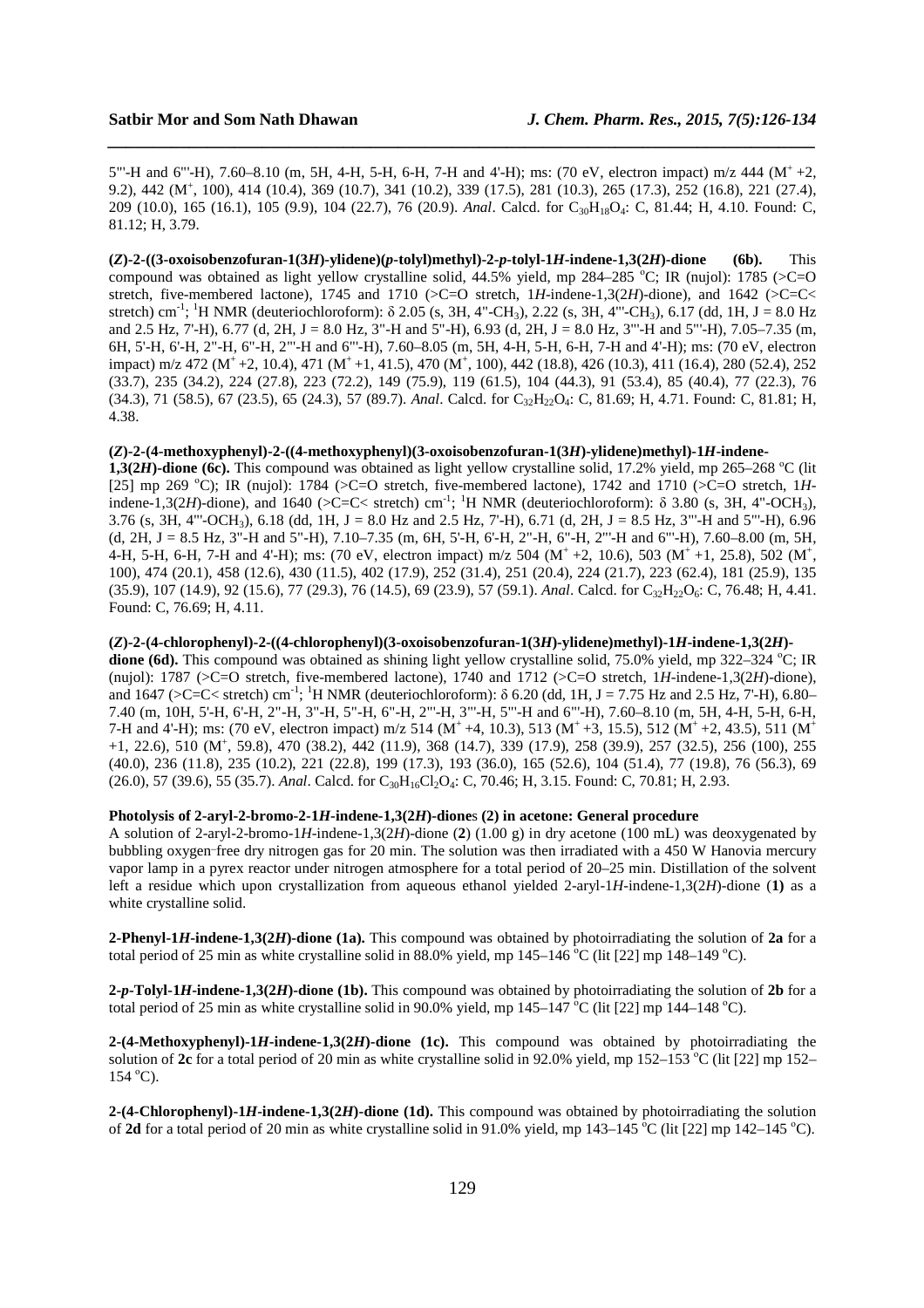### **RESULTS AND DISCUSSION**

*\_\_\_\_\_\_\_\_\_\_\_\_\_\_\_\_\_\_\_\_\_\_\_\_\_\_\_\_\_\_\_\_\_\_\_\_\_\_\_\_\_\_\_\_\_\_\_\_\_\_\_\_\_\_\_\_\_\_\_\_\_\_\_\_\_\_\_\_\_\_\_\_\_\_\_\_\_\_*

2-Aryl-2-bromo-1*H*-indene-1,3(2*H*)-diones (**2**) needed for the purpose were prepared by bromination of the corresponding 2-aryl-1*H*-indene-1,3(2*H*)-diones (1) with  $Br_2/CHCl_3$  according to the procedure as described in the literature [22]. Photoirradiation of a deoxygenated solution of **2** in anhydrous ethanol with a 450 W Hanovia mercury vapor lamp under nitrogen atmosphere in a pyrex reactor resulted in the formation of a mixture of photoproducts (**4**–**6**) which were separated by column chromatography (Scheme 1).



**Scheme 1: Photolysis of 2-aryl-2-bromo-1***H***-indene-1,3(2***H***)-diones (2) in ethanol.** 

The structures of all the photoproducts **4–6** were established on the basis of their physical and spectral data. The most characteristic feature of IR spectra of 2-aryl-2-ethoxy-2-1*H*-indene-1,3(2*H*)-diones (**4a**–**4d**) was that they displayed two strong absorption bands in the regions at  $1745-1740$  cm<sup>-1</sup> and  $1712-1708$  cm<sup>-1</sup> due respectively to asymmetrical and symmetrical coupling between the two in-plane carbonyl groups of 1*H*-indene-1,3(2*H*)-dione moiety [19–22, 27]. The <sup>1</sup>H NMR spectra of **4a–4d** displayed the characteristic pattern of an ethoxy group, *i.e.* a three-proton triplet (J = 7.0 Hz) in the region at  $\delta$  1.17–1.20 and a two-proton quartet (J = 7.0 Hz) centered at  $\delta$  3.55. The methyl protons of the *p*-tolyl and *p*-anisyl groups present in **4b** and **4c**, however, showed sharp singlets at δ 2.25 and δ 3.66, respectively. The aromatic region of the spectra of **4b**–**4d** exhibited two doublets (J = 8.0–8.5 Hz) each integrating for two protons in the regions at  $\delta$  6.77–7.00 and  $\delta$  7.25–7.35 attributed to C<sub>3</sub>-H & C<sub>5</sub>-H and C<sub>2</sub>-H &  $C_6$ <sup>-</sup>H respectively. However, absorption due to the protons of phenyl group, *i.e.*  $C_2$ -H,  $C_3$ -H,  $C_4$ -H,  $C_5$ -H and  $C_6$ -H appeared as a complex multiplet in the region at δ 7.10–7.40 in compound **4a**. The four aromatic protons due to 1*H*indene-1,3(2*H*)-dione moiety present in **4a–4d** appeared, in each case, as a complex multiplet in the region at  $\delta$ 7.60–8.10. Further, the ratio of aromatic to aliphatic protons was found satisfactory (*vide* experimental). However, Kapoor *et al* [19] have prepared **4c** by heating a solution of 2-bromo-2-(4-methoxyphenyl)-1*H*-indene-1,3(2*H*) dione (**1c**) in dry ethanol at reflux.

The ir spectra of **5a**–**5d** displayed two strong absorption bands characteristic of carbonyl group of 1*H*-indene-1,3(2*H*)-dione moiety [19–22, 27] in the regions at 1745–1738 cm<sup>-1</sup> and 1720–1705 cm<sup>-1</sup>. The <sup>1</sup>H NMR spectra of **5b** and **5c** showed sharp singlets at δ 2.25 and δ 3.70 due to methyl protons of two *p*-tolyl and two *p*-anisyl groups present therein respectively. Likewise, the eight aromatic protons of the two *p*-tolyl groups in **5b** appeared as a singlet at δ 7.05. The eight aromatic protons of two *p*-anisyl groups in **5c** resonated as two doublets, each integrating for four protons, centered at  $\delta$  6.70 and  $\delta$  7.05 (J = 8.5 Hz) respectively. However, ten aromatic protons of the two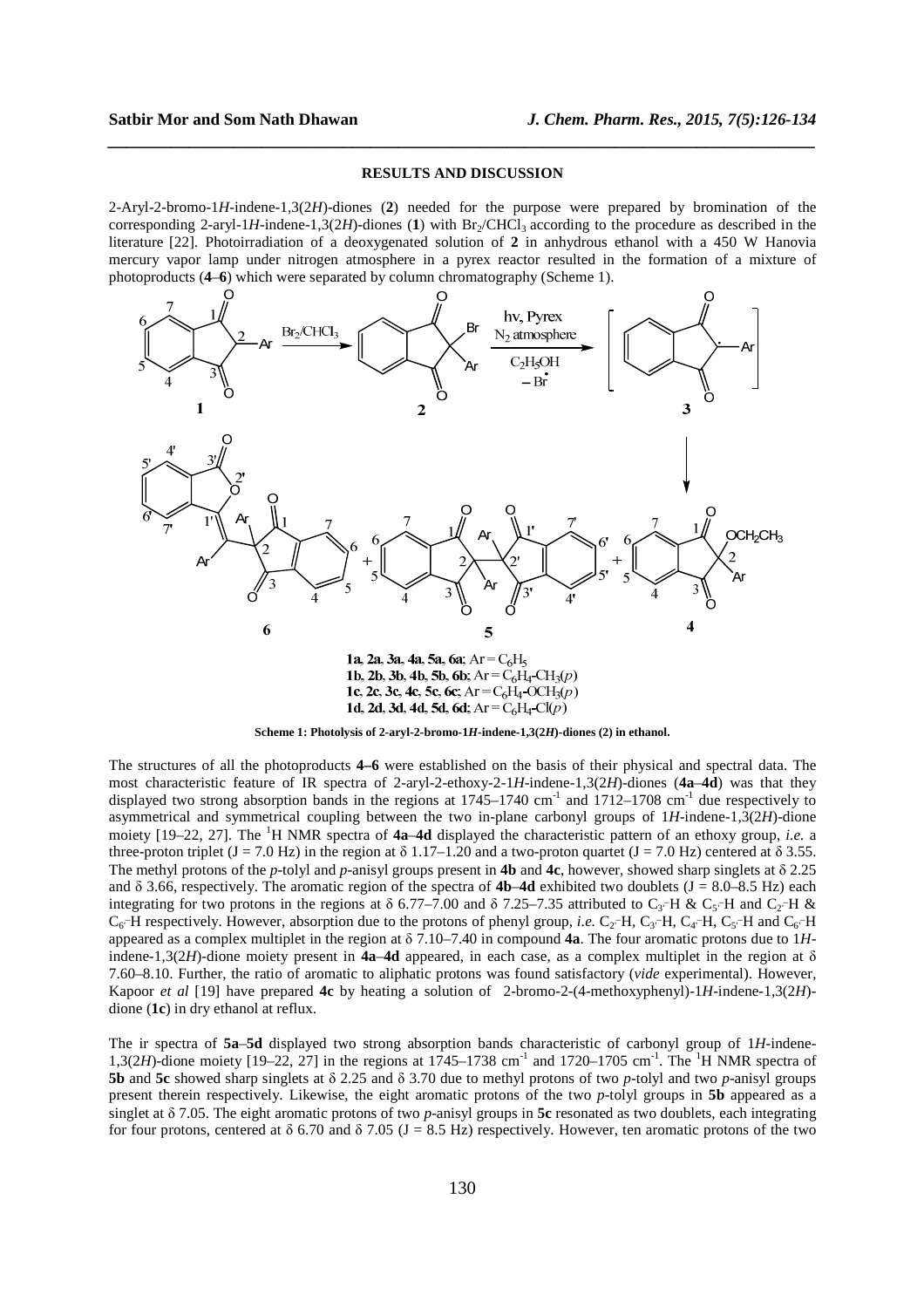phenyl groups in **5a** and eight aromatic protons of two 4-chlorophenyl groups in **5d**, in each case, resonated as a complex multiplet in the regions at  $\delta$  7.10–7.40 and at  $\delta$  6.95–7.35 respectively. The eight aromatic protons of the two 1*H*-indene-1,3(2*H*)-dione moieties present in **5a**–**5d** were appeared, in each case, as a complex multiplet in the region at δ 7.55–8.15. Further, the ratio of aromatic to aliphatic protons in **5** was found satisfactory. The mass spectra of **5a**–**5d** exhibited the highest peaks at m/z (M<sup>+</sup> /2+1) which were also the base peaks of their spectra (*vide*  experimental). All these spectral evidences presented above strongly support a C–C coupled dehydro symmetrical dimeric structure to **5**. It is worthy to mention here that Becker [23] has prepared **5a** and **5c** by DDQ assisted dimerization of 2-phenyl-1*H*-indene-1,3(2*H*)-dione and 2-(4-methoxyphenyl)-1*H*-indene-1,3(2*H*)-dione respectively whereas Karele *et al* [28] has prepared **5a** and **5c** by oxidation of the corresponding 2-aryl-1*H*-indene-1,3(2*H*) diones in presence of FeCl<sub>3</sub> in aq. C<sub>2</sub>H<sub>5</sub>OH or K<sub>3</sub>Fe(CN)<sub>6</sub> or (NH<sub>4</sub>)<sub>2</sub>S<sub>2</sub>O<sub>8</sub> in aq. or aq.-alc. NaOH. However, Harnciar [26] has reported the synthesis of **5d** during substitution of phthalides and 1,3-indandiones by chlorine, bromine and thiocyanate.

*\_\_\_\_\_\_\_\_\_\_\_\_\_\_\_\_\_\_\_\_\_\_\_\_\_\_\_\_\_\_\_\_\_\_\_\_\_\_\_\_\_\_\_\_\_\_\_\_\_\_\_\_\_\_\_\_\_\_\_\_\_\_\_\_\_\_\_\_\_\_\_\_\_\_\_\_\_\_*

The ir spectra of the compounds **6a**–**6d** exhibited, in each case, a strong absorption band in the region at 1787–1784 cm<sup>-1</sup> due to five-membered lactone carbonyl [19–21] in addition to two strong carbonyl bands in the regions at 1745–1740 cm<sup>-1</sup> and 1712–1708 cm<sup>-1</sup> characteristic of 1*H*-indene-1,3(2*H*)-dione moiety [19–22, 27] and a band of medium intensity in the region at 1640–1650 cm<sup>-1</sup> assignable to  $\geq$ C $\leq$  stretch. The aliphatic region of the <sup>1</sup>H NMR spectrum of **6b** showed two singlets each integrating for three protons located at δ 2.05 and δ 2.22 due to *p*-tolyl groups. The former can easily be assigned to  $4"$ –CH<sub>3</sub> protons and the latter to the  $4"$ –CH<sub>3</sub> protons. The shielding of the former protons relative to the latter presumably arises due to the orthogonal disposition of the *p*-tolyl group present on the double bond *w.r.t.* benzene ring of the phthalide part. However, the methyl protons of two *p*-anisyl groups in **6c** resonated as singlets in the region at δ 3.76–3.80 and could not be distinguished. The most characterstic feature of the <sup>1</sup>H NMR spectra of **6a**–**6d**, in each case, is that they displayed one-proton doublet of a doublet in the region at  $\delta$  6.17–6.20 (J = 8.0 Hz and 2.5 Hz) assignable to 7<sup>-</sup>H in accordance with the results reported in the literature for the analogous compounds [19]. The chemical shift of this proton not only suggests the presence of 3oxoisobenzofuran-1(3*H*)-ylidene moiety in **6** but also supports the view that the phenyl/4-substitutedphenyl group located on the double bond is held orthogonal to the benzene ring of the 3-oxoisobenzofuran-1(3*H*)-ylidene part thereby suggesting (*Z*)-configuration to it. Had the (*E*)-isomer been formed, the shielding of 7'-H would not have been observed rather it would have experienced deshielding due to interaction with the lone pairs of electrons present on oxygen atoms of 1*H*-indene-1,3(2*H*)-dione moiety. The other aromatic protons, however, appeared in the expected regions. It is worthy to mention here that Rigaudy et al [25] have synthesized **6a** and **6c** by oxidative photoisomerization of the corresponding 2-aryl-1*H*-indene-1,3(2*H*)-diones using ether as solvent. Further, the mass spectral data and analytical data of **4**, **5** and **6** were found in good agreement with their molecular formulae (*vide* experimental).

The mechanism may easily be rationalized in terms of initial *β*-cleavage in which homolytic cleavage of C<sub>2</sub>–Br bond occurs preferentially to furnish resonance stabilized free radical (**3**) which leads to the formation of a dimerization product (**5**) that subsequently undergoes *α*-cleavage (Norrish Type 1 reaction) followed by reorganization of the biradical to give stereoselective photoproduct (**6**). The free radical (**3**) simultaneously also undergoes nucleophilic substitution by C2H5OH to give ethoxy derivative (**4**). The amount of the substitution product (**4**) obtained depends upon the nature of C<sub>4</sub>-substituent. With electron-donating substituents, *i.e.* CH<sub>3</sub> and OCH<sub>3</sub>, sizeable amounts of the substitution products were obtained while with substituent such as chloro or absence of any substituent, only trace amounts of the substitution products were obtained (Scheme 2).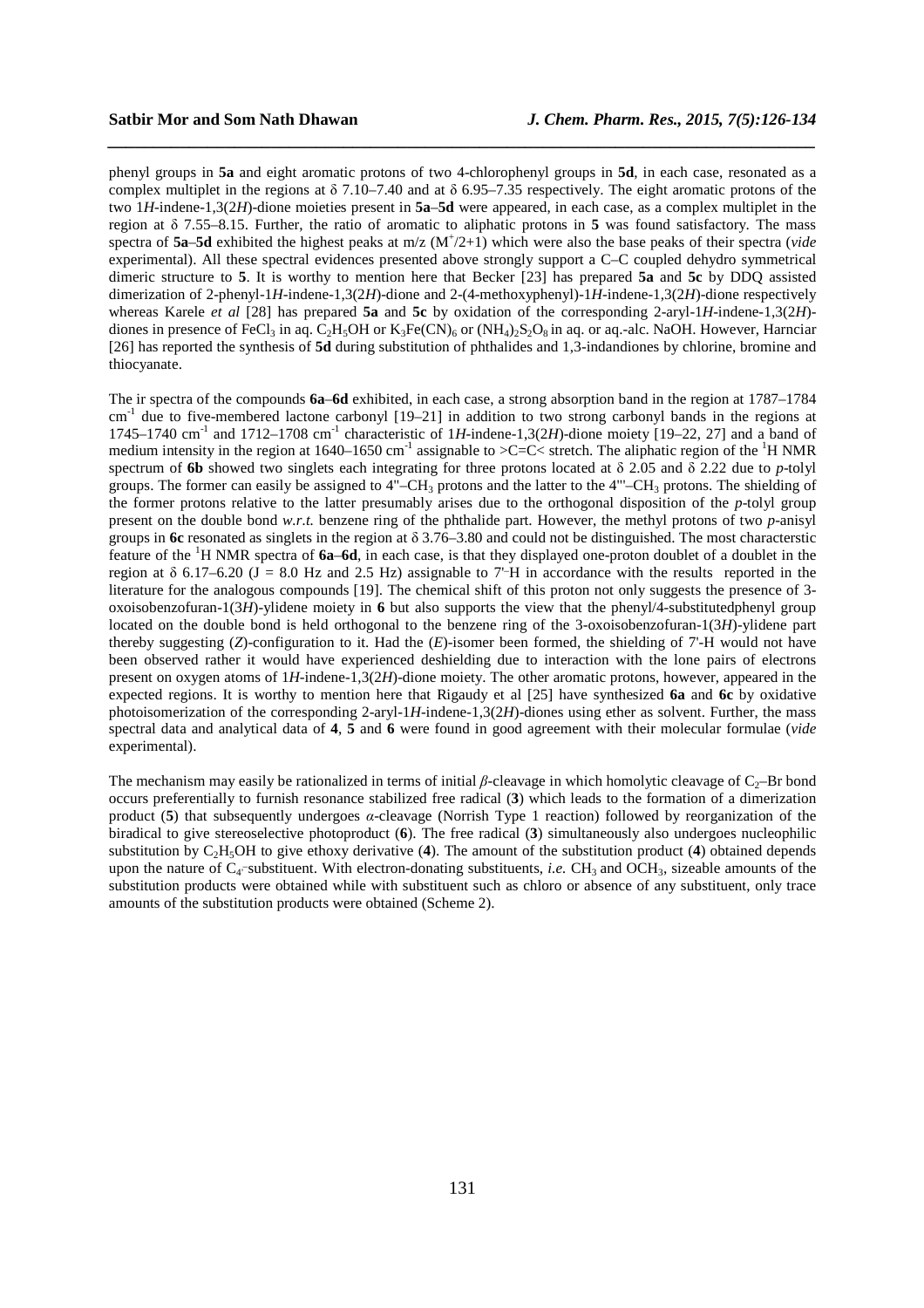

*\_\_\_\_\_\_\_\_\_\_\_\_\_\_\_\_\_\_\_\_\_\_\_\_\_\_\_\_\_\_\_\_\_\_\_\_\_\_\_\_\_\_\_\_\_\_\_\_\_\_\_\_\_\_\_\_\_\_\_\_\_\_\_\_\_\_\_\_\_\_\_\_\_\_\_\_\_\_*



Further, with a view to examine the effect of the polarity of the solvent on the manner of the phototransformations of all the four 2-aryl-2-bromo-1*H*-indene-1,3(2*H*)-diones (**2**), their photochemistry was also investigated in dry acetone under similar conditions as employed for anhydrous ethanol. The usual chromatographic work up of the photolysates yielded the corresponding 2-aryl-1*H*-indene-1,3(2*H*)-diones (**1**) as white leaflets in excellent yields. Mechanistically, the phototransformation **2→1** may be invisaged to occur through an initial homolytic cleavage of C2–Br bond yielding the resonance stabilized radical (**3**) which then abstracts a hydrogen radical from acetone to give 1. The acetone radical  $CH_3COCH_2$  (7) may then combine with the bromine radical to form bromoacetone (8). A support to this mechanism comes from the observation that during distillation of acetone from the photolysate, the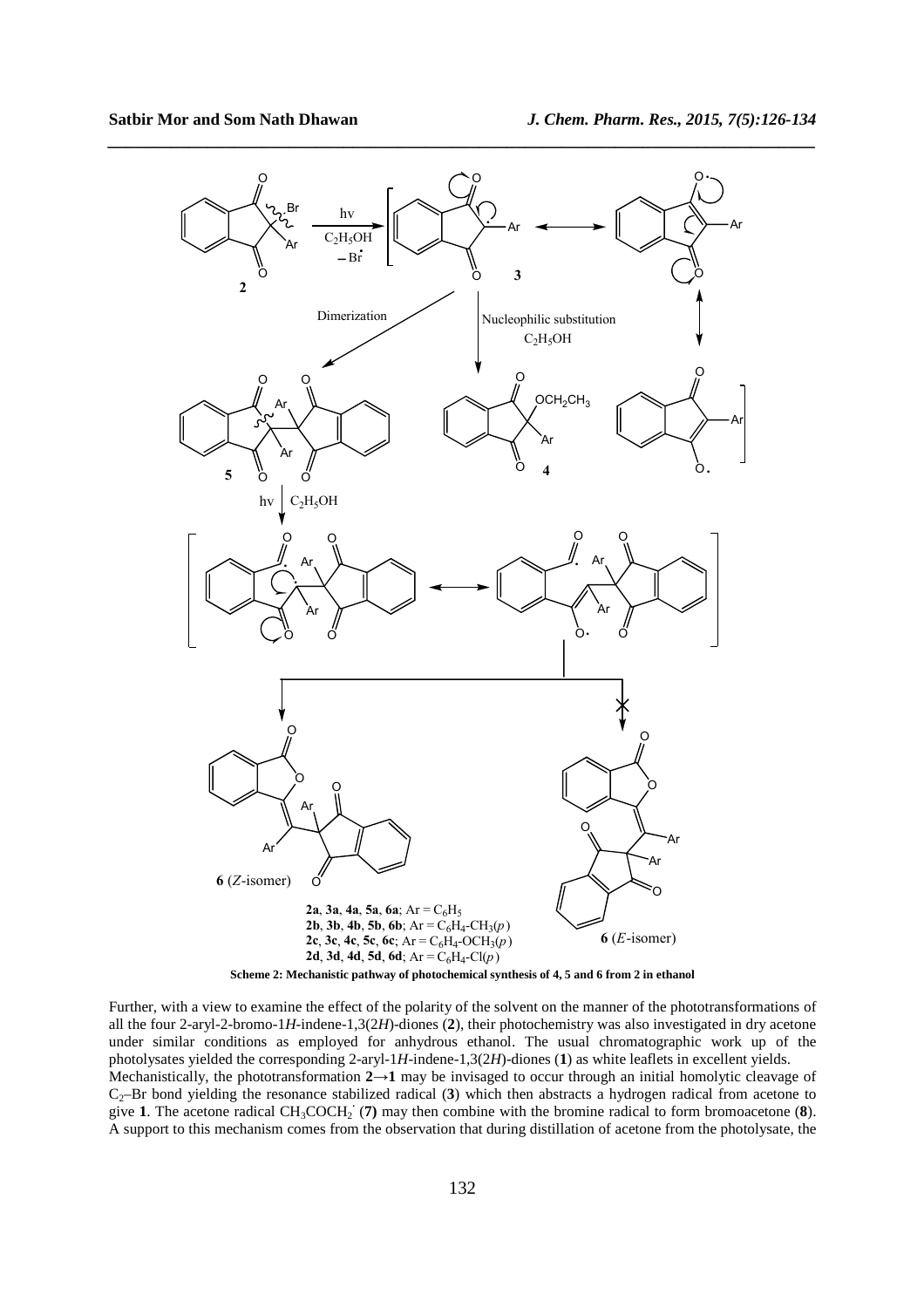formation of a lachrymatory substance presumably bromoacetone (**8**) was detected though not characterized (Scheme 3).

*\_\_\_\_\_\_\_\_\_\_\_\_\_\_\_\_\_\_\_\_\_\_\_\_\_\_\_\_\_\_\_\_\_\_\_\_\_\_\_\_\_\_\_\_\_\_\_\_\_\_\_\_\_\_\_\_\_\_\_\_\_\_\_\_\_\_\_\_\_\_\_\_\_\_\_\_\_\_*



**1a**, **2a**, **3a**; Ar = C<sub>6</sub>H<sub>5</sub>: **1b**, **2b**, **3b**; Ar = C<sub>6</sub>H<sub>4</sub>-CH<sub>3</sub> $(p)$ : **1c**, **2c**, **3c**; Ar =  $C_6H_4$ -OCH<sub>3</sub> $(p)$ : **1d**, **2d**, **3d**; Ar =  $C_6H_4$ -Cl $(p)$ 

**Scheme 3: Photolysis of 2-aryl-2-bromo-1***H***-indene-1,3(2***H***)-diones (2) in acetone** 

The structures of all the four 2-aryl-1*H*-indene-1,3(2*H*)-diones (**1a**–**1d**) were corroborated by their undepressed mixed mp, co-tlc and superimposable ir and  ${}^{1}H$  NMR spectra with those of authentic samples.

## **CONCLUSION**

Based upon the above observations, it is concluded that the photobehaviour of 2-aryl-2-bromo-1*H*-indene-1,3(2*H*) diones (**2**) is solvent dependent. In acetone, only photodebromination occurs to afford the corresponding parent 2 aryl-1*H*-indene-1,3(2*H*)-diones (**1**). However, in ethanol, the 2-aryl-1*H*-indene-1,3(2*H*)-dione radical (**3**) produced as a result of homolytic cleavage of the  $C_2$ –Br bond undergoes dimerization to give the 2,2'-diaryl-1*H*,1'*H*-2,2'biindene-1,1',3,3'(2*H*,2'*H*)-tetrones (**5**) which subsequently undergo Norrish Type 1 reaction to afford the corresponding (*Z*)-2-(aryl)-2-((aryl)(3-oxoisobenzofuran-1(3*H*)-ylidene)methyl)-1*H*-indene-1,3(2*H*)-diones (**6**). Simultaneously, the radical **3** upon nucleophilic substitution by C<sub>2</sub>H<sub>5</sub>OH, furnishes 2-aryl-2-ethoxy-1*H*-indene-1,3(2H)-diones (4) in varying amounts depending upon the nature of  $C_4$ -substituent.

#### **Acknowledgments**

The authors are thankful to Council of Scientific and Industrial Research, New Delhi for generous financial assistance.

#### **REFERENCES**

[1] JN Pitts; I Normann, *J. Am. Chem. Soc.*, **1954**, 76 (19), 4815–4819.

[2] GW Griffin; A Padwa. Photochemistry of Heterocyclic Compounds; O Buchart Edition, John Wiley & Sons, New York, **1976**, p 41.

- [3] WG Dauben; GW Shaffer, *Tetrahedron Lett.*, **1967**, 8 (45), 4415–4419.
- [4] WG Dauben; GW Shaffer; EJ Deviny, *J. Am. Chem. Soc.*, **1970**, 92 (21), 6273–6281.
- [5] HE Zimmerman; BR Cowley; CY Tseng; JW Wilson, *J. Am. Chem. Soc.*, **1964**, 86 (5), 947–948.
- [6] HJ Wuthrich; A Siewinski; H Schaffner; O Jeger, *Hel. Chim. Acta*, **1973**, 56 (1), 239–258.
- [7] RS Givens; L Sterkowski; R Devonshire, *J. Am. Chem. Soc.*, **1974**, 96 (5), 1631*–*1633*.*
- [8] BE Kalpan; AL Hartwig, *Tetrahedron Lett.*, **1970**, 11(55), 4855–4856.
- [9] JC Sheehan; RM Wilson; AW Oxford, *J. Am. Chem. Soc.*, **1971**, 93 (26), 7222–7228.
- [10] JR Collier; MKM Dirania; J Hill, *J. Chem. Soc. C.*, **1970**, 1, 155–158.
- [11] (a) K Schaffner, *Pure Appl. Chem.,* **1968**, 16 (1), 75–86; (b) O Jeger; K Schaffner, *Pure Appl. Chem.,* **1970**, 21 (2), 247–262.
- [12] A Padwa; A Battisti, *J. Am. Chem. Soc.*, **1972**, 94 (2), 521–529.
- [13] P Yates; YC Toong, *J. Chem. Soc. Chem. Commun.*, **1978**, 5, 205*–*206.
- [14] KK Maheshwari; GA Berchtold, *J. Chem. Soc. D: Chem. Commun.*, **1969**, 1, 13*–*13.
- [15] PH McCabe; CR Nelson, *Tetrahedron Lett.*, **1978**, 19 (31), 2819–2820.
- [16] WC Lumma; GA Berchtold, *J. Org. Chem.*, **1969**, 34 (6), 1566–1572.
- [17] HE Zimmerman; GA Epling, *J. Am. Chem. Soc.*, **1972**, 94 (22), 7806–7811.
- [18] A Gilbert; J Baggot. Essentials of Molecular Photochemistry, Blackwell Scientific Publications: London, **1991**, p 301.